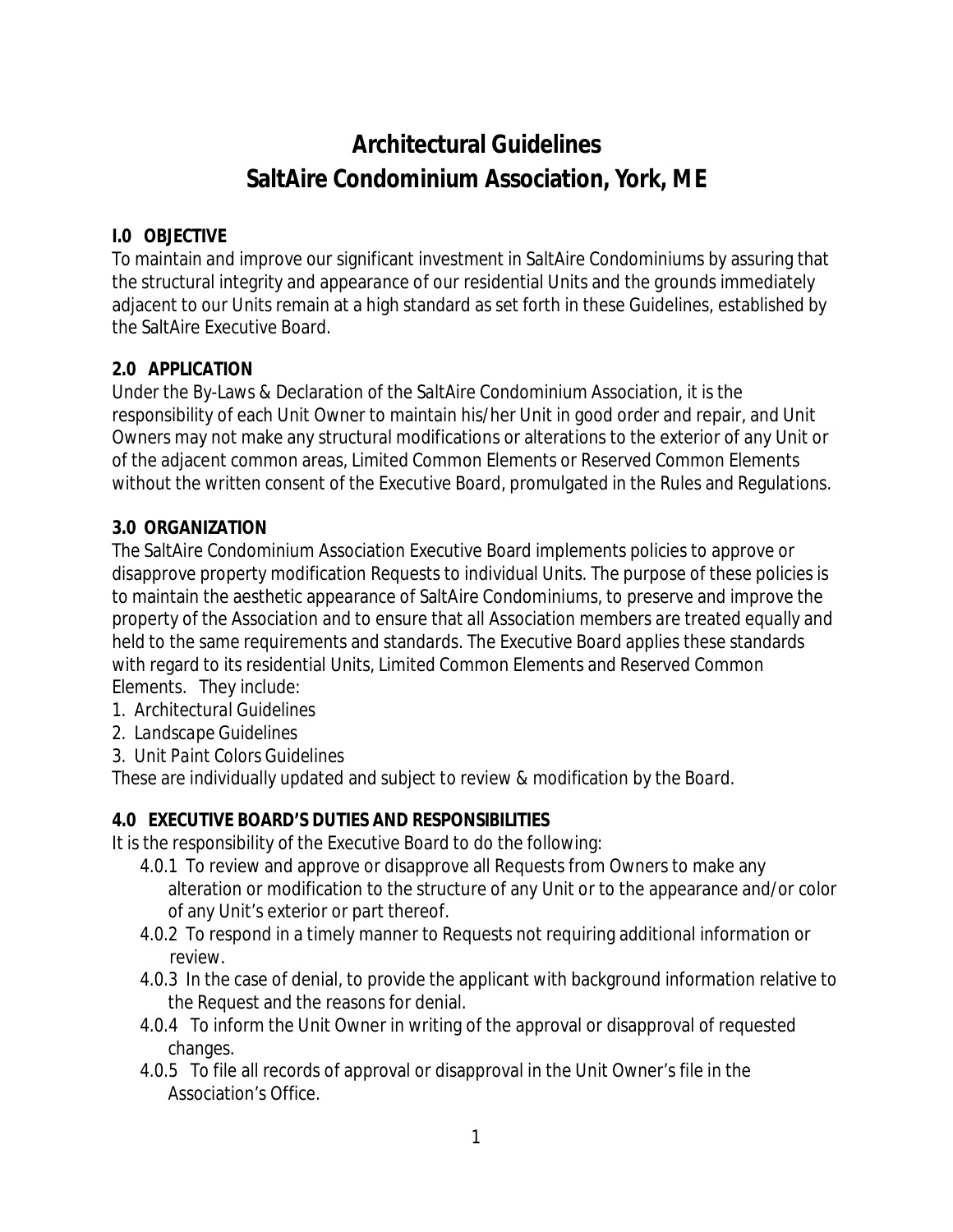## **5.0 GENERAL GUIDELINES**

- 5.0.1 Any change to a Unit that affects the external appearance of that Unit must be approved by the Executive Board. [*SaltAire Declaration, Article 7, Section 7.1 (j)*]
- 5.0.2 Prior to any structural or external changes, alterations, variations, modifications, or substitutions to any Unit or to the general appearance of the common property adjacent to a Unit, including gardens & landscaping, all Owners must submit their Requests to the Executive Board for a determination.
- 5.0.3 All Requests must be submitted to the Board in writing and must be accompanied by plans and drawings in sufficient detail for the Board to evaluate the application adequately and to provide a permanent record of the work. The Board shall prescribe the form of application to be used. It shall be incumbent on the applicant to provide all the necessary plans, facts and data in order for the Board to make a proper determination.
- 5.0.4 The Board acts on Requests at its monthly meetings between May 1 and October 15. This is necessary because the Board needs to examine each Request collectively so that it can draw on the knowledge and ideas of all Board members, Ex-Officios and the Management Consultant to ensure that it makes the best possible decisions for the individual requester and for the SaltAire community. Except for emergency situations, members should not expect Requests to be acted upon between meetings.
- 5.0.5 If the work requires a contractor, there must be a record of liability insurance on file in the Office for this individual.
- 5.0.6 The Board shall act expeditiously upon receipt of the completed application, unless further information or negotiation is required.
- 5.0.7 If a Request is denied, the Owner may be advised of revisions to the application that would permit approval.
- 5.0.8 If a Request is denied, the Owner may, in writing, request that the Board reconsider the decision. The Owner may appear before the Board to present arguments and evidence as to why the denial should be set aside and/or modified.
- 5.0.9 The approval of a Request is valid for 12 months unless the Executive Board agrees to a different timeframe. If the project is not completed within 12 months, an extension can be requested in writing or via email.
- 5.0.10 LIMITED COMMON ELEMENT(S)

A "Limited Common Element" is, by definition, a portion of the Common Elements so designated in the Declaration as being reserved for the use of a certain Unit to the exclusion of other Units. Limited Common Elements are under the direct authority and control of the Executive Board and are subject to the same conditions set forth in the Architectural Guidelines as the Units themselves.

5.0.11 RESERVED COMMON ELEMENT(S)

A "Reserved Common Element" is, by definition, a portion of the Association's Common Elements to which one Unit Owner is given exclusive rights on a temporary and revocable basis by the Executive Board (for example, individual storage sheds). Reserved Common Elements are under the direct authority and control of the Executive Board and are subject to the same conditions set forth in the Architectural Guidelines as the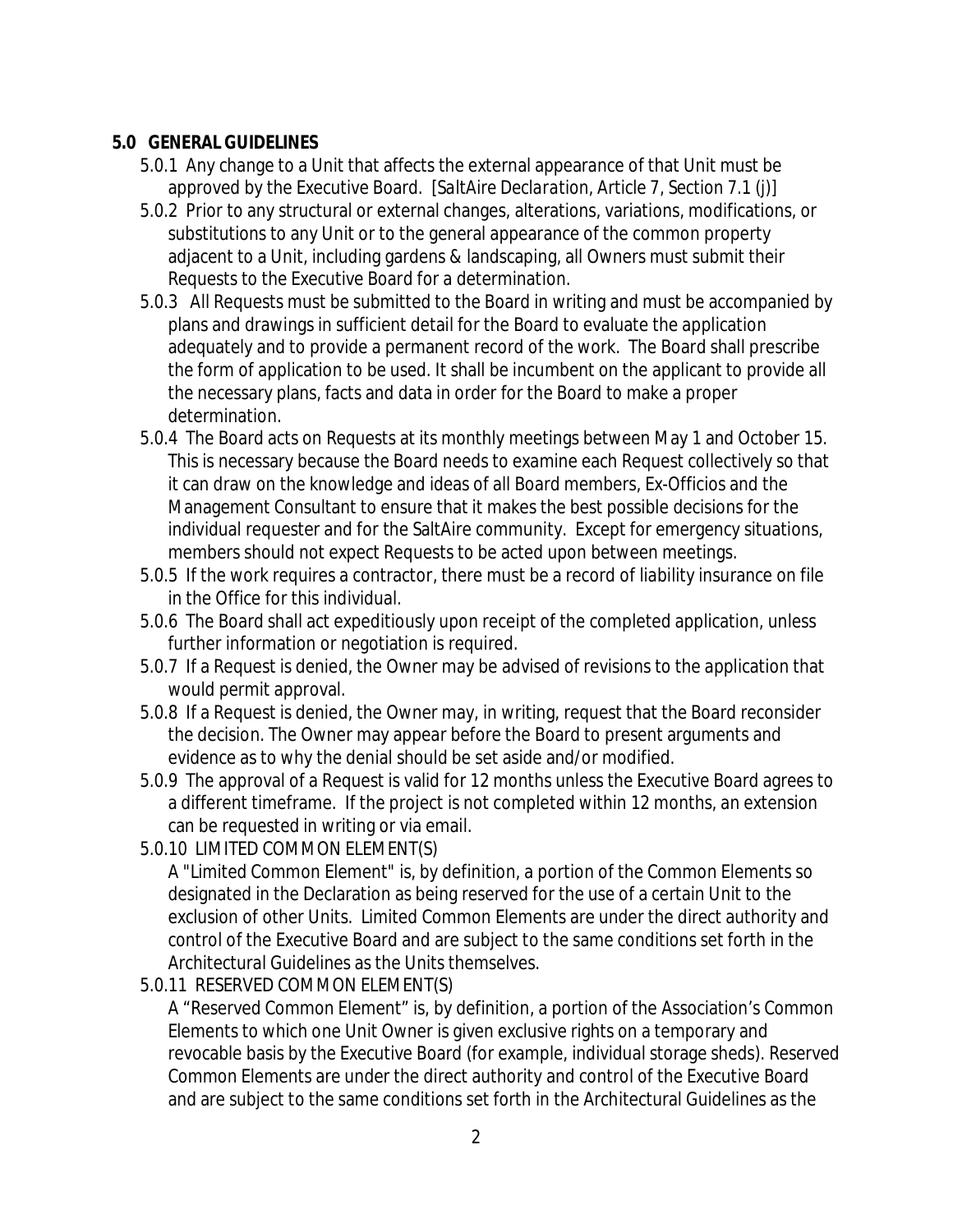Units themselves.

5.0.12 Maintenance and Upkeep of Cottage Units, Trailers, Limited Common Elements and Reserved Common Elements: Unit Owners are responsible to maintain their Units and all properties designated for their exclusive use in good condition and repair, and to a standard of appearance compatible with the common good of the Association. Due to the diverse nature of the Units in the SaltAire Condominium Association, the Executive Board has the right and the responsibility to establish standards of appearance on a Unit-by-Unit basis.

# **6.0 GUIDELINES FOR MAJOR RENOVATIONS**

- 6.0.1 The Board does not have the authority to approve any Request that would lead to an increase in the footprint of any Unit. According to the SaltAire Declaration, the boundaries that outline the footprint of a Unit are determined by the vertical planes of the exterior surfaces of the Unit. Thus the dimensions of a trailer hitch will not be considered as a part of the length of trailer when determining the acceptable size of a replacement trailer.
- 6.0.2 Building construction is only allowed from May 1 to June 15 and from September 15 to October 15 unless otherwise permitted by the Executive Board in writing.
- 6.0.3 Any document that will need recording in the York County Registry of Deeds will be at the expense of the Unit Owner. The failure of a Unit Owner to execute such a document and/or to pay the recording fee shall be a reason for denying the Request.
- 6.0.4 A York town Building Permit must be secured by the Unit Owner and a copy of this permit must be filed in the SaltAire office before work commences.
- 6.0.5 The Executive Board will require a \$100.00 deposit to ensure that all proper forms and permits have been submitted. Once all paperwork is in place, the deposit will be returned.
- 6.0.6 The Board may assign a designee to monitor construction and/or repairs done to Units. The designee will make periodic inspection of progress to determine the work is being done in compliance with approved criteria. If it is deemed that work is not in compliance, the designee will contact the Board for determination and work may be halted for further review. If there is a need, new approvals may be required for completion of the project. This will apply to cottage renovations, trailer replacements and enclosure re-constructions.
- 6.0.7 Except for emergency situations, requests for major cottage renovations, trailer replacements or enclosure re-construction will not be considered by the Board during the "off season." Requests are reviewed by the Board at monthly meetings when the Park is open (May 1 through October 15). Members who wish to make major renovations or replacements must submit their Requests in a timely fashion, allowing the Board adequate time to thoroughly review them at regular Board meetings when the Park is open (between May 1 and October 15). This means that if a member wishes to start work on a major renovation the following spring, the Request must be presented to the Board at least 30 days prior to the end of the previous season, i.e. by September 15.
- 6.0.8 In the case of an emergency renovation or replacement between Board meetings or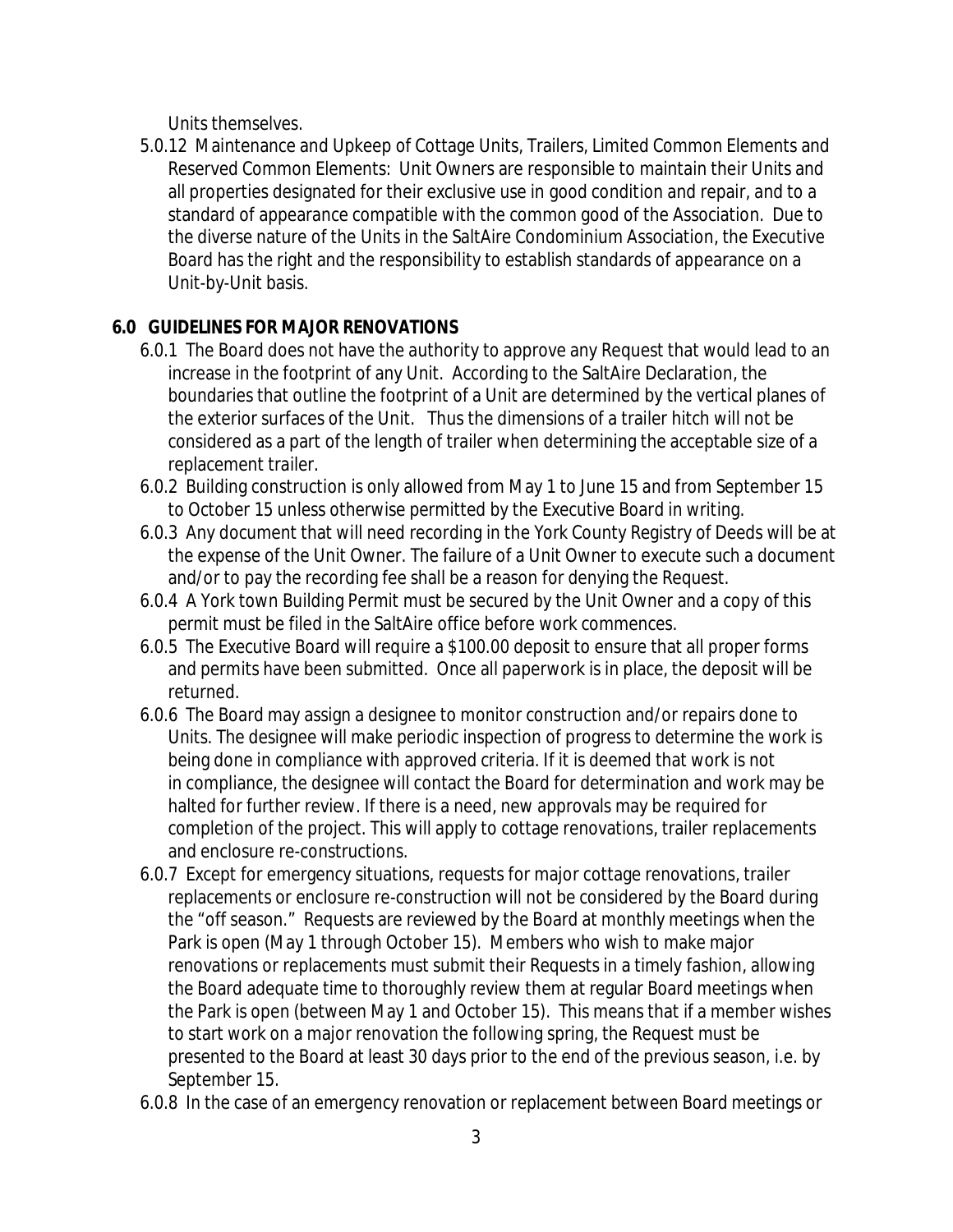when the Park is not open, the Board will do its best to process the Request.

- 6.0.9 No tractors, graders or earth moving equipment are allowed on SaltAire property without approval from the Executive Board.
- 6.0.10 Any damage to the Association's property and/or grounds must be repaired to its original condition at the expense of the Unit Owner.

## **6.1 Trailer Replacements**

- 6.1.1 Unit Owners whose Unit consists wholly or partially of a trailer may remove and replace the trailer with another trailer (but not another structure) as long as the replacement trailer fits within the boundaries of the existing trailer, the replacement trailer does not have a sleeping capacity greater than that of the existing trailer and the replacement trailer is of a better quality than the one it is replacing.
- 6.1.2 The boundaries of the existing trailer are defined by its vertical planes, meaning the exterior surfaces of the exterior siding as it is positioned on the current footprint. Thus the dimensions of a hitch will not be considered as a part of the length of trailer when determining the acceptable size of a replacement trailer.
- 6.1.3 A "trailer" is defined as a vehicle without motor power and mounted on wheels, designed to carry persons or property and to be drawn by a motor vehicle and not operated on tracks, and designed to provide temporary living quarters for recreational, camping or travel use, of such size or weight as not to require special highway movement permits when towed by a motor vehicle. [*Ref*- *State of Maine Legal Definitions*]

## **6.2 Trailer Enclosures: Reconstruction or Replacement**

- 6.2.1 Permission to enclose or alter a trailer enclosure in any manner must be granted by the Executive Board.
- 6.2 2 Plans must be submitted to the Executive Board using the Enclosure Guidelines form [*available on the SaltAire Website: http://SaltAire.homestead.com or from a Board Member*]
- 6.2.3 The enclosure must fit within the boundaries of the existing structure.
- 6.2.4 If the work requires a contractor, there must be a record of liability insurance on file in the Office for this individual.
- 6.2.5 A town Building Permit must be secured by the Unit Owner and a copy of this Permit must be filed in the office before work commences.
- 6.2.6 The Board has the right to deny any enclosure modification or reconstruction if, in its opinion, it is not consistent with the surrounding architecture or encroaches upon an abutter's privacy.
- 6.2.7 Trailer enclosures are Limited Common Elements or Reserved Common Elements as defined by the Association's Declaration. It is the responsibility of the Unit Owner to maintain his/her enclosure in good condition including screens, windows and general exterior appearance.

# **6.3 Replacement of Entrance Platforms or Steps**

6.3.1 Permission must be secured to alter an existing entrance platform in any manner. Details and plans must be submitted prior to the start of any work, showing proposed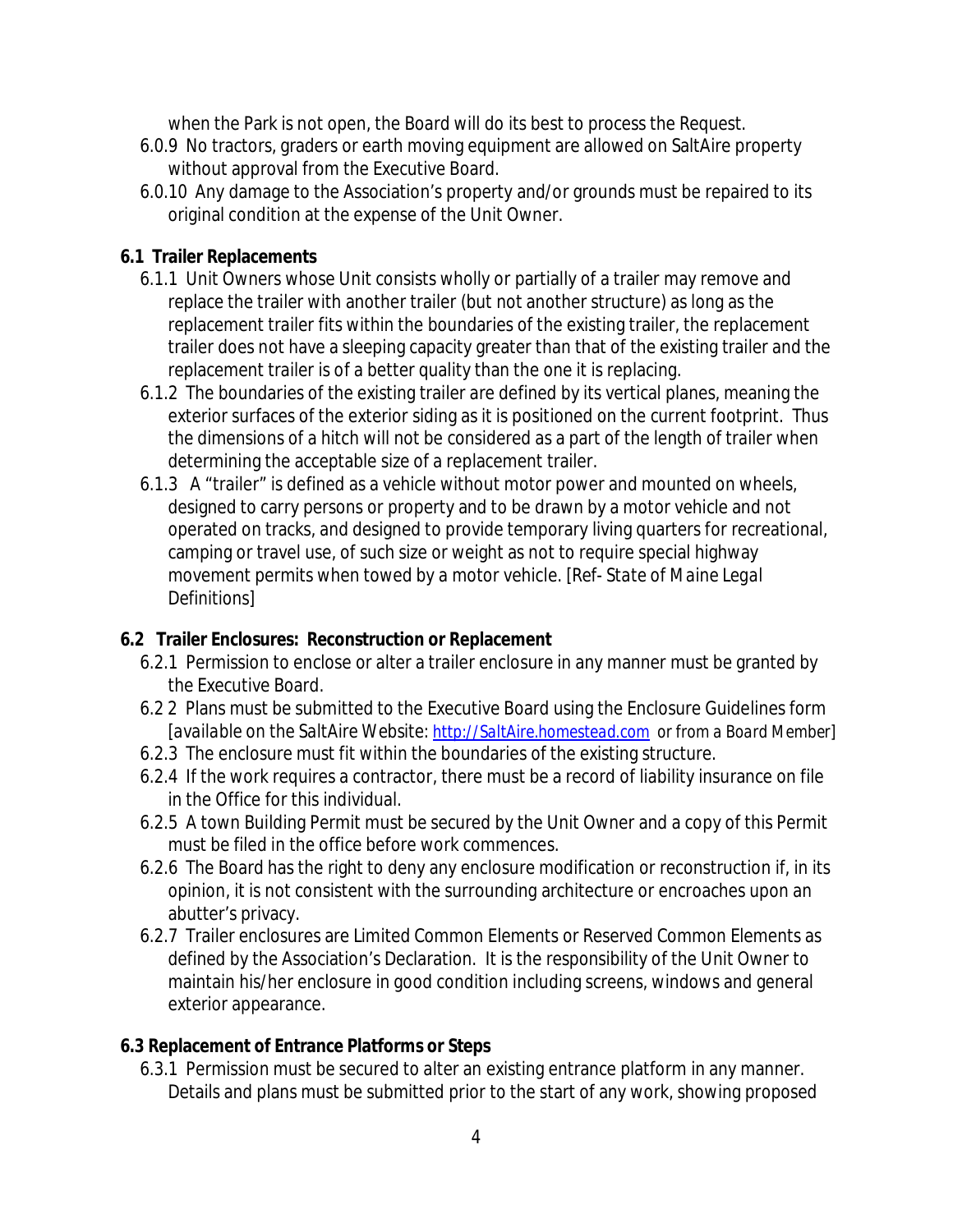dimensions, materials to be used, methods of construction and associated plantings if any. If an aesthetic or noise factor exists, the Owner may be required to provide visual screening (e.g., shrubs, fencing, etc.) as requested by the Board.

- 6.3.2 Entrance platforms to trailer enclosures or cottage Units cannot exceed 16 square feet including steps without an exemption from the Executive Board. The maximum width of entrance platform steps is 36 inches, the maximum riser height is 8 inches, and minimum tread depth is 10 inches. Entrance steps should not extend more than 48 inches from the enclosure or cottage entrance. Exceptions and creative modifications may be required to accommodate trailers, enclosures and cottages where the aforementioned guidelines may not be practical. (For example, for trailers that are high off the ground, several steps within the enclosure may be necessary to reduce the number of entry steps needed, or the size of the trailer enclosure may have to be reduced to include some of the entry steps.)
- 6.3.3 Entrance platforms greater than 16 square feet will incur a Special Assessment of one dollar (\$1.00) per square foot for the temporary use of common ground.
- 6.3.4 More than 3 step risers require a railing. [*Ref. York Building Codes, Section 315.*]
- 6.3.5 All entrance platforms or steps must have direct access to the interior of the Unit.
- 6.3.6 The Board shall deny any change to any entrance platform or steps if the change is not esthetically appropriate or encroaches upon a neighbor's privacy.
- 6.3.7 If any approved entrance platform and/or landscaping has to be torn up for any legitimate purpose, e.g., to access utilities, sewer lines, TV cables, etc., it is the Association's responsibility to restore the platform and/or landscaping to its original condition. The Association will not repair or restore any unauthorized additions or modifications.
- 6.3.8 If any entrance platform is constructed without the approval of the Board or constructed in a manner or with materials other than that which have been approved, then the Owner must restore the property to its original condition at his or her expense or the Association will restore the property to its original condition at the Owner's expense.

#### **7.0 UNAUTHORIZED CONSTRUCTION**

- 7.0.1 If the Board determines that any unauthorized modification or construction has been completed, the Owner may be required to execute an appropriate document under which he, his heirs or assigns agree that they will not hold the Association legally responsible for any injury or maintenance of any kind resulting from the modification, and moreover, that any additional maintenance, damage or injury resulting directly or indirectly from this modification shall be the responsibility of the Owner.
- 7.0.2 If any alteration or modification is made for which approval has not been secured, either in advance or after the fact, or the Board through the review process has refused approval, the Owner must restore the property in question to its original condition at his or her expense, or the Association will restore the property to its original condition and the cost will be charged to the Owner.
- 7.0.3 The Association has the authority to place a lien against any property where expenses of the above nature are charged to the Owner and the Association is not promptly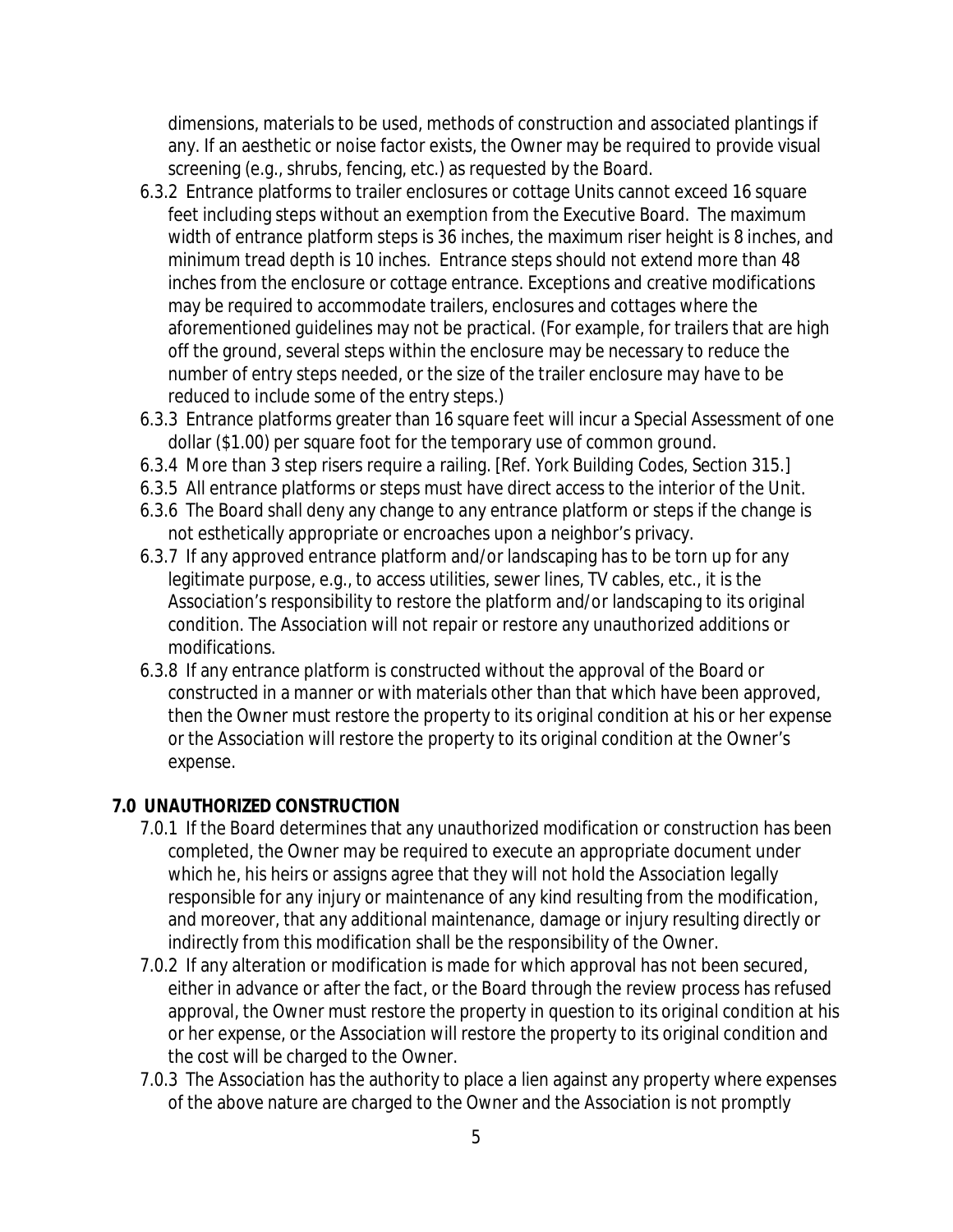reimbursed.

## **8.0 GUIDELINES FOR MODIFICATIONS THAT AFFECT THE EXTERNAL APPEARANCE OF UNITS**

- 8.0.1 All exterior alterations to Units, Limited Common Elements and Reserved Common Elements are under the jurisdiction of the Executive Board. Prior to any external changes, alterations, variations, modifications, or substitutions to any Unit or to the general appearance of the common property adjacent to a Unit, including gardens & landscaping, all Owners must submit their Requests to the Executive Board for a determination.
- 8.0.2 Approval must be secured to attach any permanent or removable accessory to the exterior of any Unit.
- 8.0.3 All Requests must be submitted to the Board in writing and must be accompanied by plans and drawings in sufficient detail for the Board to evaluate the application adequately, and to provide a permanent record of the work. It shall be incumbent on the applicant to provide all the necessary plans, facts, and data in order for the Board to make a proper determination.
- 8.0.4 The Board acts on Requests at its monthly meetings between May 1 and October 15. This is necessary because the Board needs to examine each Request collectively so that it can draw on the knowledge and ideas of all Board members, Ex-Officios and the Management Consultant to ensure that it makes the best possible decisions for the individual requester and for the SaltAire community. Except for emergency situations, members cannot expect Requests to be acted upon between meetings.
- 8.0.5 If the work requires a contractor and that contractor is licensed, there must be a record of liability insurance on file in the Office for this individual.
- 8.0.6 The Board shall act expeditiously upon receipt of the completed application, unless further information or negotiation is required.
- 8.0.7 If a Request is denied, the Owner may be advised of revisions to the application that would permit approval. If a Request is denied, the Owner may, in writing, request the Board to reconsider the decision. The Owner may appear before the Board to present arguments and evidence as to why the denial should be set aside and/or modified.

## **8.1 Unit Numbering**

Numbering of Units in a consistent and visible way is important for fire and emergency services. House numbering is also regulated by the Town of York and must meet the standards of the code. [*E911 Ordinance, Town of York, 11-06-2001 - 363-1005*]. They should be of a reflective material or have sufficient contrast to the background material to be easily visible at night with the aid of an emergency vehicle spotlight. They must be conspicuously placed on the Unit parallel to the street, preferably either above or near an upper corner of the door so they can be seen in daylight by the average person. Numbering shall be progressively brought into compliance with this guideline as each Unit is painted or renovated. Additional house numbers that are decorative or include names are allowed under the same rules as "Decorative Objects" below. Personalized numbers should not conflict with the official ones.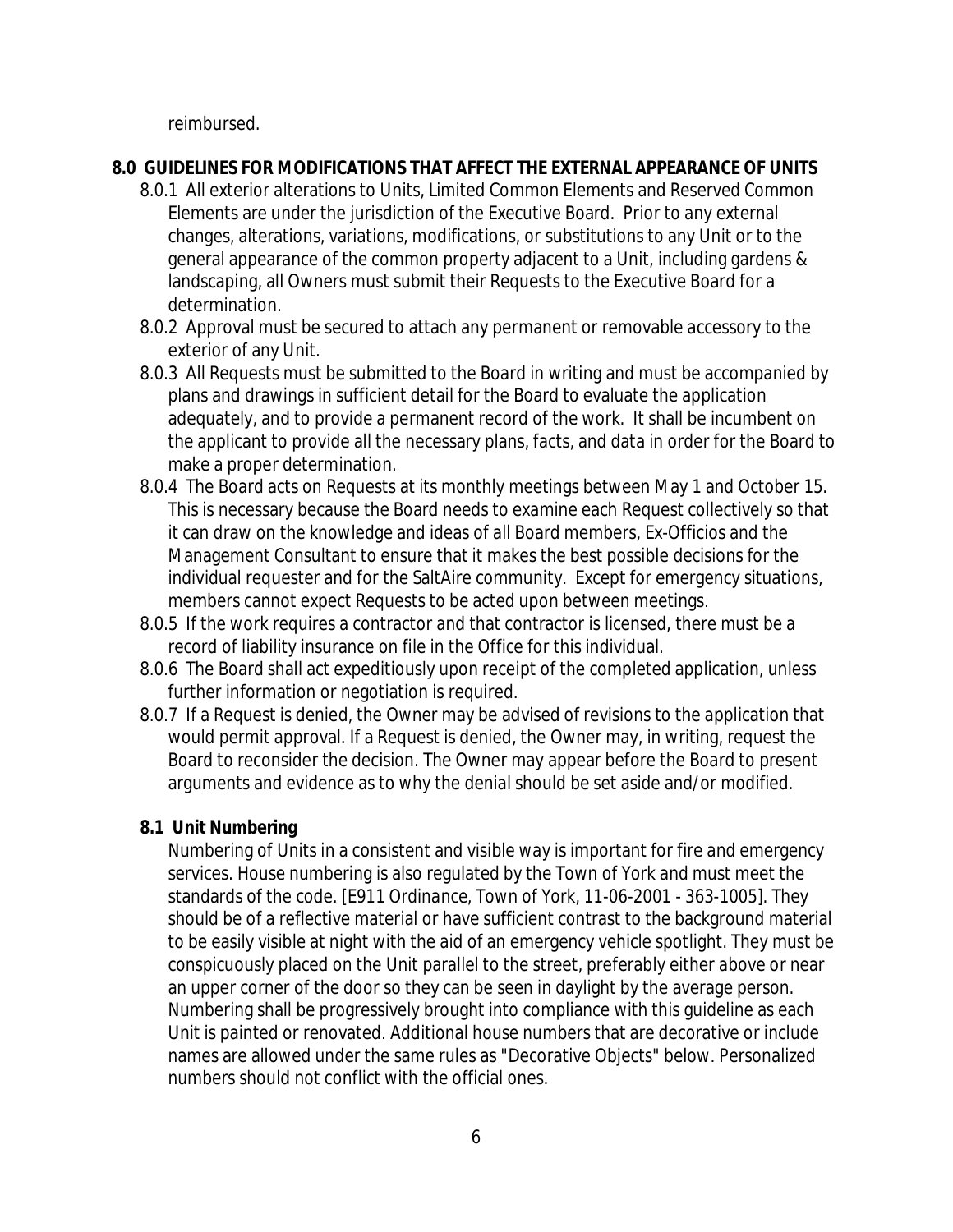## **8.2 Unit Colors**

If a Unit is re-painted, re-sided or remodeled, its body must be of a light, neutral color (beige, gray, white). The secondary or trim color, including exterior doors, windows, steps, railings and lattice work must also be approved by the Board. Samples of the proposed colors must be submitted to the Board.

#### **8.3 Exterior Painting**

Approval must be obtained to paint any portion of a Unit, including outside doors and trim in a color different than the existing color.

#### **8.4 Storm Doors**

The exterior color of storm doors must be approved by the Board.

#### **8.5 Exterior Entry Doors**

Decorative entry doors require the approval of the Board. The Owner is responsible for seeing that a new, unpainted entry door is painted either soon after installation or as soon as weather permits.

## **8.6 Unit Windows and Doors**

Any change in the size of windows or exterior doors requires Board approval.

## **8.7 Shutters**

Shutters of any type are not permitted on the exterior of windows of any building without approval.

## **8.8 Awnings**

Outside awnings, or any other type of covering for sun protection attached to the outside wall of a Unit, must be of a material blending properly with the building to which it is attached, must be of roll-up type and of a neutral color. Only door or window awnings are allowed. All awnings are subject to the approval of the Board.

## **8.9 Exterior Lights**

Exterior light fixtures may not be changed or added without approval. They should be located with consideration for the privacy of neighbors.

## **8.10 Exterior Railings**

Any railings removed in the process of repairing or replacing exterior windows, entrance platforms or doors should be restored to their original location.

## **8.11 Skirting**

Unit Owners are strongly encouraged to install skirting on their Units, as it discourages wild animals from settling underneath and improves the appearance of the Park. The Board has the right, at its discretion, to require skirting on individual Units.

## **8.12 Vents, Attic Fans, Skylights**

Approval must be secured to install any outside vents, roof vents, attic exhaust fans, skylights, or to put a hole in the roof of a Unit for any purpose. Building permits required by the Town of York shall be obtained by the Unit Owner.

## **8.13 Antennas**

No TV or radio antennas, including satellite "dish" antennas, are permitted in common areas. Antennas may only be installed in an exterior area where the resident has exclusive use and must be approved by the Board.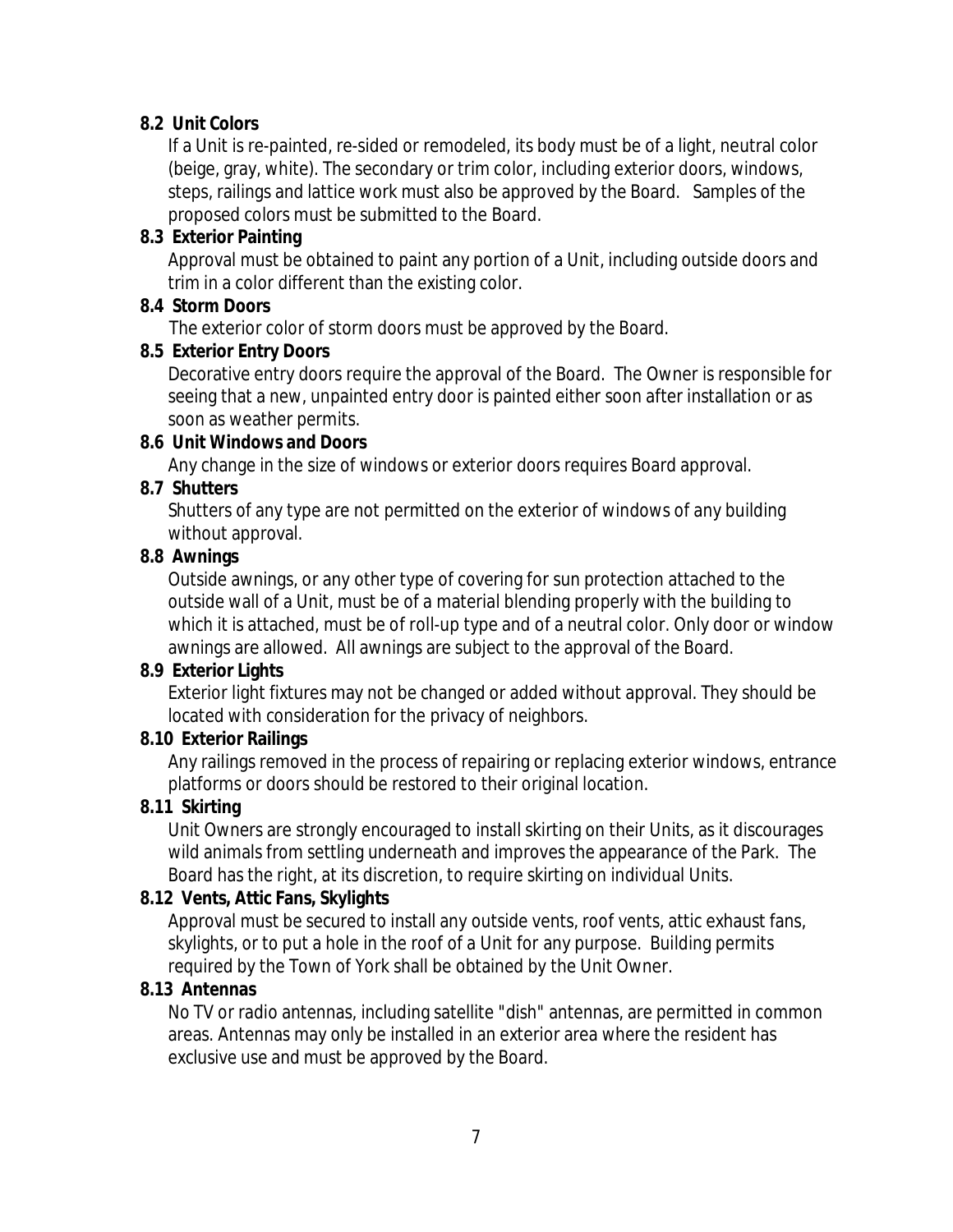## **9.0 CHANGES TO THE INTERIOR OF UNITS**

- 9.0.1 A condition of every approval will be, prior to commencement of work, that the Unit Owner obtain the proper Building Permits from the Town of York in all cases in which York Ordinances require such a Permit. Copies of these Permits must be provided to the Association office for filing.
- 9.0.2 No alteration may be made to any cottage or trailer which would increase the sleeping capacity assigned to that Unit.

## **9.1 Hot Water Heaters**

Installation or replacement of hot water heaters requires Board approval which must be obtained before the work commences. Electric hot water tank capacity shall not exceed ten (10) gallons except Units in which larger hot water tanks are grand-fathered. The hot water heater must either fit within the existing enclosure or be stored inside the Unit. The Request must include both the type of tank being installed (gas or electric) and its capacity.

## **9.2 Air Conditioners**

Air conditioners are not permitted except in the House Unit which supplies its own electricity. (Membership approval was obtained for this exception in August 2011.)

## **9.3 Washing Machines & Clothes Dryers**

Due to the limited electrical capacity in the Park, washing machines and clothes dryers are not allowed. This does not apply to the House Unit which is responsible for its own electricity.

#### **10.0 UNAUTHORIZED MODIFICATIONS TO INSIDE OR OUTSIDE OF UNITS**

10.0.1 If any alteration or modification is made for which approval has not been secured, either in advance or after the fact, or for which the Board, through the review process, has refused approval, the Owner must restore the property in question to its original condition at his or her expense, or the Association will restore the property to its original condition and the cost will be charged to the Owner.

10.0.2 The Association has the authority to place a lien against any property against which expenses of the above nature are charged to the Owner and the Association is not promptly reimbursed.

## **11.0 LANDSCAPING GUIDELINES**

#### **11.1 Outside Plantings**

 All plantings must be close to the base of the Unit or enclosure and must not interfere with assigned parking. Trellises near the building must be movable to facilitate building and lawn maintenance.

#### **11.2 Mulch**

If possible, the level of mulch or soil at the foundation of a Unit must be below the bottom edge of the siding to help prevent damage to siding (moisture, mold, termites, etc.).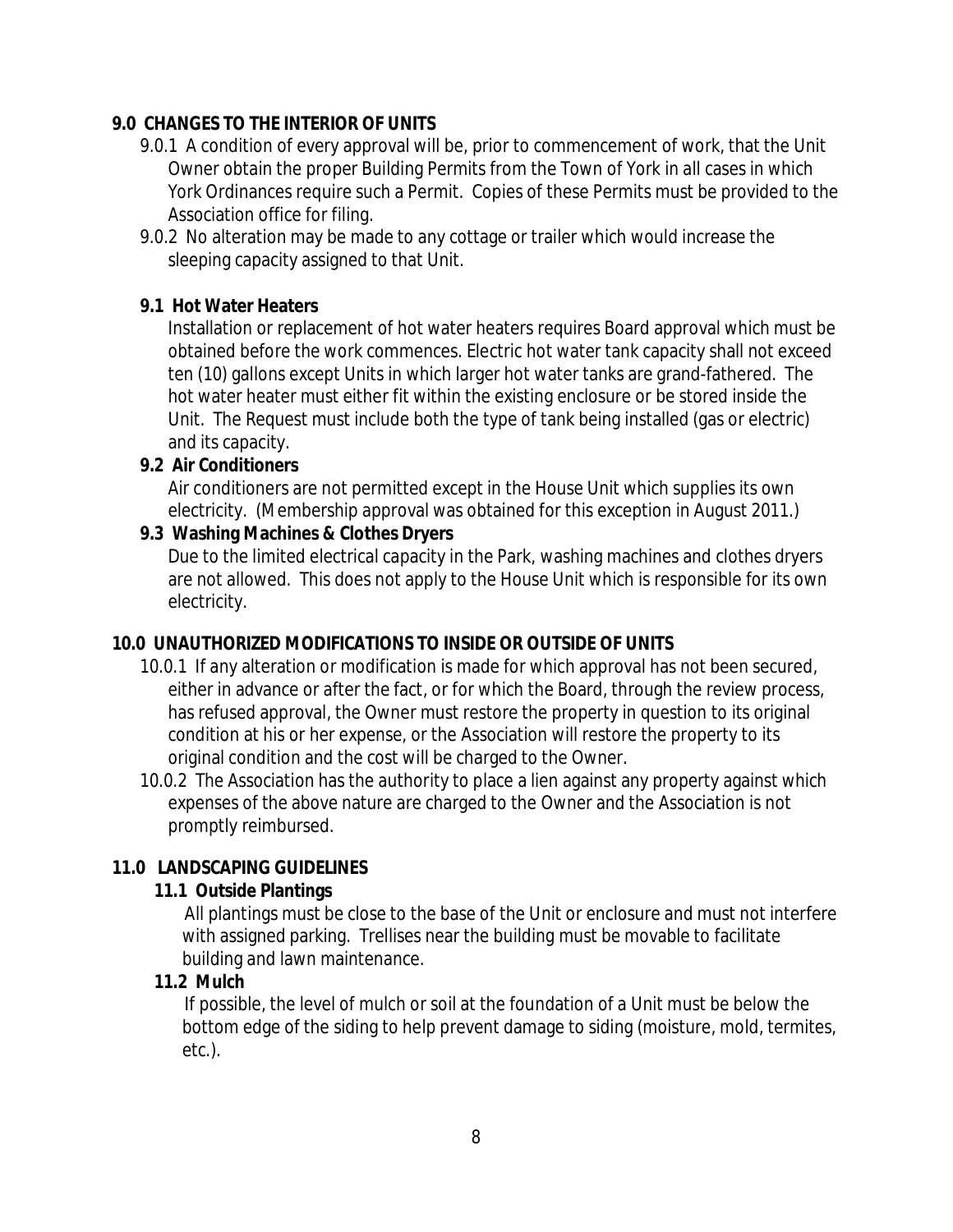#### **11.3 Decorative Objects, Lawn Ornaments / Planters, etc.**

Statuary ornaments, planters, urns, bird feeders, birdbaths and other ornamental objects shall be located near existing foundation beds or on entrance platforms. Ornamental objects shall be limited to three (3), and, with the exception of bird feeders, baths and bird houses, shall not exceed a height of thirty-six (36) inches. Flagpoles must be attached to brackets on the building, freestanding flagpoles are not allowed without Board approval unless they are already in place at the prior to the date of these Guidelines. Flags shall be no bigger than 3'X 5' unless otherwise approved by the Board. Planters shall be located on or near ground level. They shall not exceed a height of thirty-six inches. Flower boxes are permitted on railings, windows or entrance platforms.

#### **12.0 GUIDELINES FOR ITEMS NOT ATTACHED TO UNITS**

#### **12.1 Storage Bins**

Board approval is required and the Request must include the specifics of the desired Storage Bin and the location where the member wishes to place it. The Guidelines for the Storage Bins are: The footprint shall be no greater than 3' X 5'; the storage capacity shall not exceed 35 cubic feet; the material shall be of a Rubbermaid/Suncast type. There is a Special Assessment of \$10.00 per year for such storage bins, except for those that were grandfathered by the 1985 SaltAire Declaration.

#### **12.2 Fences**

Fences of any type may not be installed without the approval of the Board.

#### **12.3 Lawn Watering Equipment**

Hoses and hose reels shall be properly stowed when not in use, so that they do not impede grounds maintenance

#### **12.4 Deck Umbrellas**

One umbrella, maintained in good condition, is permitted per Unit and no approval is required for use exclusively on a deck or adjacent to the Unit. Umbrellas should be taken in or collapsed when not in use. Canopies may be used on special occasions with the approval of an Executive Board member.

#### **12.5 Barbeque Grills**

Only outside gas grills and barbecues are permitted for the purpose of cooking. Use and storage of propane grills is subject to local and state regulations, therefore grills and propane tanks cannot be stored in the interior of any Unit and must not be used within five feet of any building. Propane grills must be stored on a deck, entrance platform or immediately adjacent to a Unit. Open fires of any nature are prohibited.

#### **12.6 Picnic Tables**

Picnic tables must be folded and placed close to Units to facilitate lawn maintenance.

#### **12.7 Tents**

The pitching of tents or like structures is prohibited. Pitching of canopies may be allowed for special occasions with the approval of an Executive Board member.